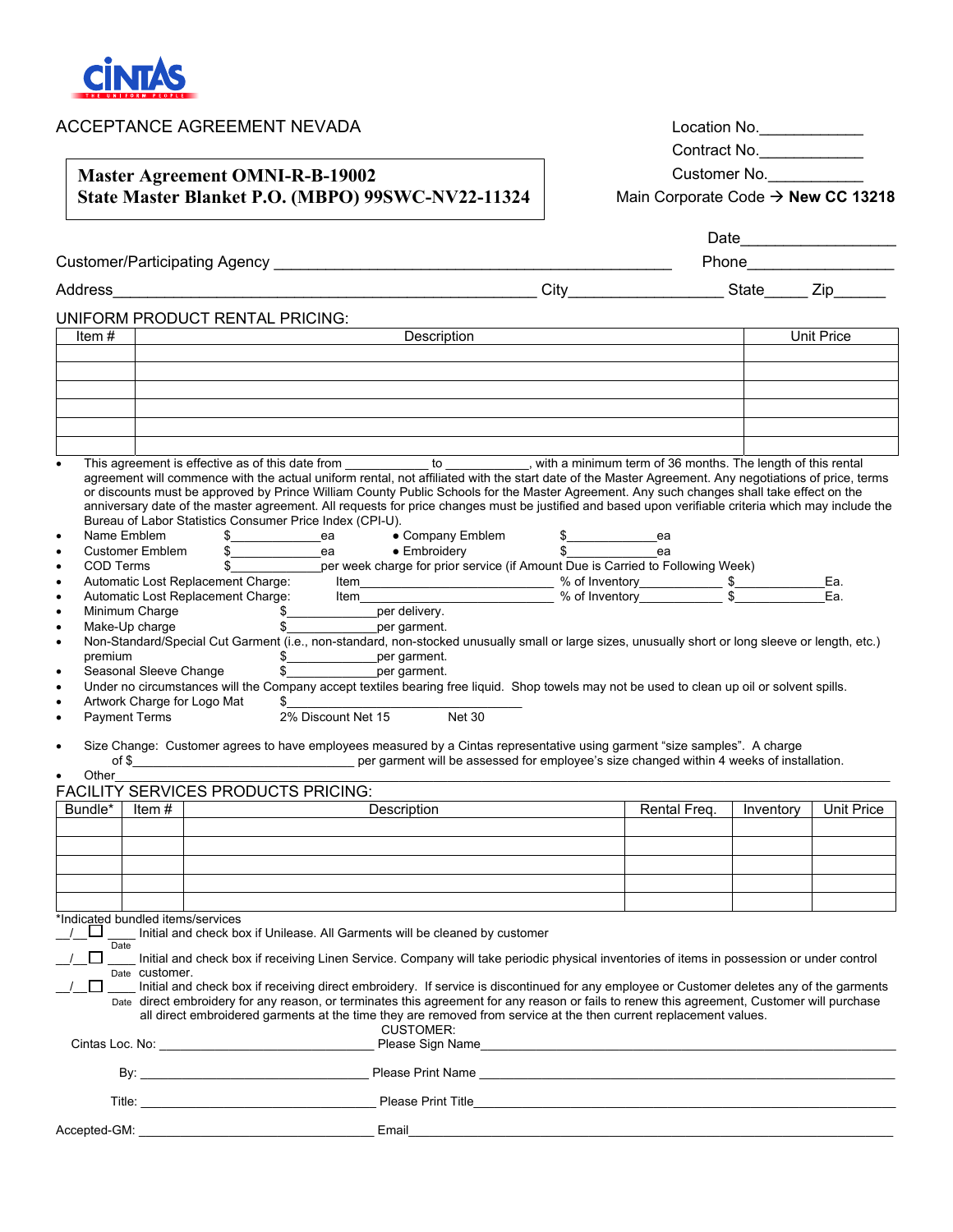- 1. Participating Public Agencies: Supplier agrees to extend the same terms, covenants agreed to under the Master Agreement with Lead Public Agency Prince William county Public Schools to other government agencies ("Participating Public Agencies") that, in their discretion, desire to access the Master Agreement in accordance with all terms and conditions contained herein or attached hereto. Each participating Public Agency will be exclusively responsible and deal directly with Supplier on matters relating to length of agreement, ordering, delivery, inspection, acceptance, invoicing, and payment for products and services in accordance with the terms and conditions of the Master Agreement. Any disputes between a Participating Public Agency and Supplier will be resolved directly between them in accordance with and governed by the laws of the State in which the Participating Public Agency exists.
- 2. Master Agreement available at https://www.omniapartners.com/publicsector

## Supplier General Service Terms Section

- 3. **Prices** Customer agrees to rent from Company, and Company agrees to provide to Customer, the Merchandise, inventory and services described on Exhibit A, "Merchandise & Pricing" at the prices set forth in Exhibit A. There will be a minimum charge of thirty-five dollars (\$35.00) per week for each Customer location required to purchase its rental services from Company as set forth in this Agreement.
- 4. **Buyback of Non-Standard Garments** Customer has ordered from Company a garment rental service requiring embroidered garments that may not be standard to Company's normal rental product line. Those non-standard products will be designated as such under-Garment Description in Exhibit C. In the event Customer deletes a non-standard product, alters the design of the non-standard product, fails to renew the Agreement, or terminates the Agreement for any reason other than documented quality of service reasons which are not cured, Customer agrees to buy back all remaining non-standard products allocated to Customer that the Company has in service and out of service at the then current Loss/Damage Replacement Values.
- 5. **Garments' Lack of Flame Retardant or Acid Resistant Features** Unless specified otherwise in writing by the Company, the garments supplied under this Agreement are not flame retardant or acid resistant and contain no special flame retardant or acid resistant features. They are not designed for use in areas of flammability risk or where contact with hazardous materials is possible. Flame resistant and acid resistant garments are available from Company upon request. Customer warrants that none of the employees for whom garments are supplied pursuant to this Agreement require flame retardant or acid resistant clothing.
- 6. **Logo Mats** In the event that Customer decides to delete any mat bearing the Customer's logo (Logo Mat) from the rental program, changes the design of the Logo Mats, terminates this agreement for any reason or fails to renew this Agreement, the Customer will purchase at the time of deletion, design change or termination, all remaining Logo mats that the Company has in service and out of service held in inventory at the then current Loss/Damage Replacement Value.
- 7. **Adding Employees** Additional employees and Merchandise may be added to this Agreement at any time upon written or oral request by the Customer to the Company. Any such additional employees or Merchandise shall automatically become a part of and subject to the terms of this Agreement. If such employees are employed at a Customer location that is then participating under this Agreement, the Customer shall pay Company the one-time preparation fee indicated on Exhibit A. Customer shall not pay Company any one-time preparation fee for garments for employees included in the initial installation of a Customer location. There will be a one-time charge for name and/or company emblems when employees are added to the program in garments requiring emblems.
- 8. **Emblem Guarantee** Customer has requested that Company supply emblems designed exclusively for Customer featuring Customer's logo or other specific identification (hereinafter "Customer Emblems"). Company will maintain a sufficient quantity of Customer Emblems in inventory to provide for Customer's needs and maintain a low cost per emblem through quantity purchases.
- 9. In the event Customer decides to discontinue the use of Customer Emblems, changes the design of the Customer Emblems, terminates this Agreement for any reason or fails to renew this Agreement, the Customer will purchase at the time of deletion, design change, termination or expiration, all remaining Customer Emblems that the Company allocated to Customer at the price indicated on Exhibit A of this Agreement. In no event shall the number of Customer Emblems allocated to Customer exceed the greater of (a) twelve (12) months' volume for each unique Customer Emblem or (b) a quantity agreed to by Company and Customer and noted on Exhibit A.
- 10. **Terminating Employees** Subject to the provisions of this Agreement, the weekly rental charge attributable to any individual leaving the employ of the Customer, or on a temporary leave of absence of three (3) weeks or more, shall be terminated upon oral or written notice by the Customer to the Company but only after all garments issued to that individual, or value of same at the then current Loss/Damage Replacement Values, are returned to Company.
- 11. **Replacement** In the event any Merchandise is lost, stolen or is not returned to Company, or is destroyed or damaged by fire, welding damage, acid, paint, ink, chemicals, neglect or otherwise, the Customer agrees to pay for said Merchandise at the then current Loss/Damage Replacement Values.
- 12. **Indemnification** To the fullest extent permitted by law, Company agrees to defend, indemnify, pay on behalf of and save harmless the Participating Public Agency, its elected and appointed officials, agents, employees and authorized volunteers against any and all claims, liability, demands, suits or loss, including reasonable attorneys' fees and all other costs connected therewith, arising out of or connected to the services provided by Company under this Contract, but only to the extent of Company's negligence.
- 13. **Additional Items:** Additional customer employees, products and services may be added to this agreement and shall automatically become a part of and subject to the terms hereof and all of its provisions. If this agreement is terminated early for convenience, the parties agree that the damages sustained by Company will be substantial and difficult to ascertain. Therefore, if this agreement is terminated by Customer prior to the applicable expiration date for any reason other than documented quality of service reasons which are not cured, or terminated by Company for non-payment by Customer at any time Customer will pay to Company, as termination charges and not as a penalty based upon the following schedule:

If this agreement is cancelled for convenience in the first twelve months of the term, Customer shall pay as termination charges equal to 50 weeks of rental service.